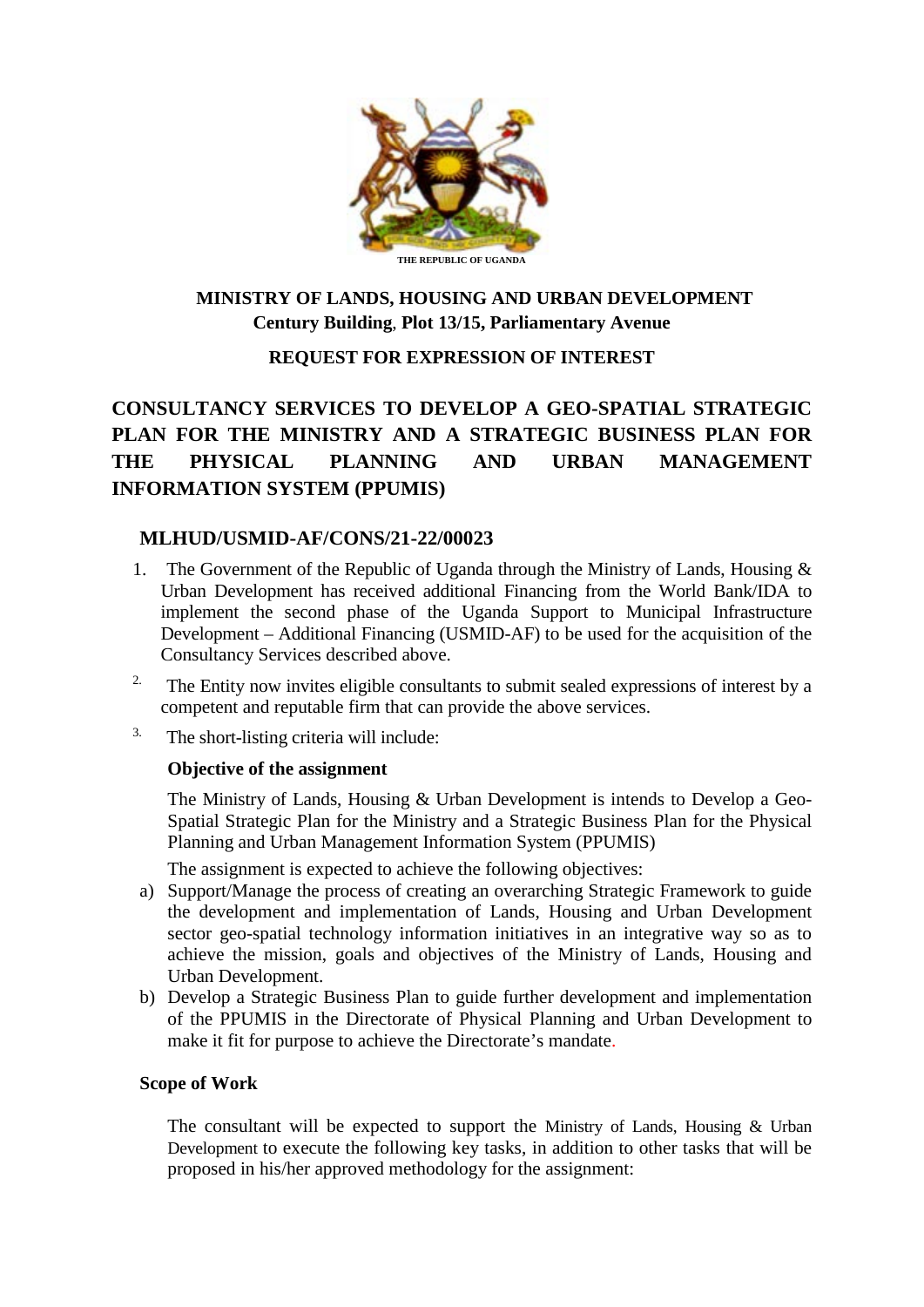- a) Information Strategic Plan (ISP) in short term (2 years) for strengthening the current PPUMIS utilisation of 14 Municipal Councils and Data Centre
- b) Establishment of long Term Masterplan and Road Map (5 Years).
- c) Supporting Ministry of Lands, Housing and Urban Development and the PPUMIS Technical Working Group
- 4. The short-listing criteria will include:

Valid certificate of incorporation, Memorandum & Articles of Association as proof of legal status, valid Trading License, valid PPDA Registration Certificate, current Income Tax Clearance & a Power of Attorney which if signed in Uganda shall be registered by URSB; or if signed outside Uganda shall be notarized authorising signature of the bid on behalf of the Bidder.

Detailed profile of the organization.

Presence of proposed key staff (Team leader/SDI & GIS, Land/Cadaster/Mapping, Physical Planner, Communication/Capacity Building and IT Systems Analyst)

Successful bidders should not have conflict of interest in relation to the subject of the procurement, should not be suspended by PPDA, and must demonstrate legal capacity to contract and fulfilment of obligations to pay taxes and social security contributions in Uganda where applicable.

Must have 15 years' General experience and 15 years' demonstrated specific experience in areas of GIS and Spatial Data Management, Physical Planning, Land Management, and associated communication strategy with at least three successfully completed similar works during the past five years.

The ideal firm should have an established office with at least 3 full time staff (GIS Specialist, Physical Planner and IT Systems Analyst) as indicated in the section of key personnel.

- 5. Consultants may associate with other firms in the form of a joint venture to enhance their qualifications. The form of association, where applicable, should be indicated in the Expression of Interest.
- 6. Preference schemes shall apply when evaluating Request for Proposals from the shortlisted Consultants.

Interested eligible Consultants may obtain further information at the address given below, from (Monday to Friday, 08:30 – 17:00 hours, except on public holidays).

*7.* Sealed Expressions of Interest must be delivered to the address below at or before **11.00am on 16th June, 2022**

**The Head Procurement and Disposal Unit 1st Floor, Room 17 Ministry of Lands, Housing & Urban Development Century Building, Plot 13/15, Parliamentary Avenue**